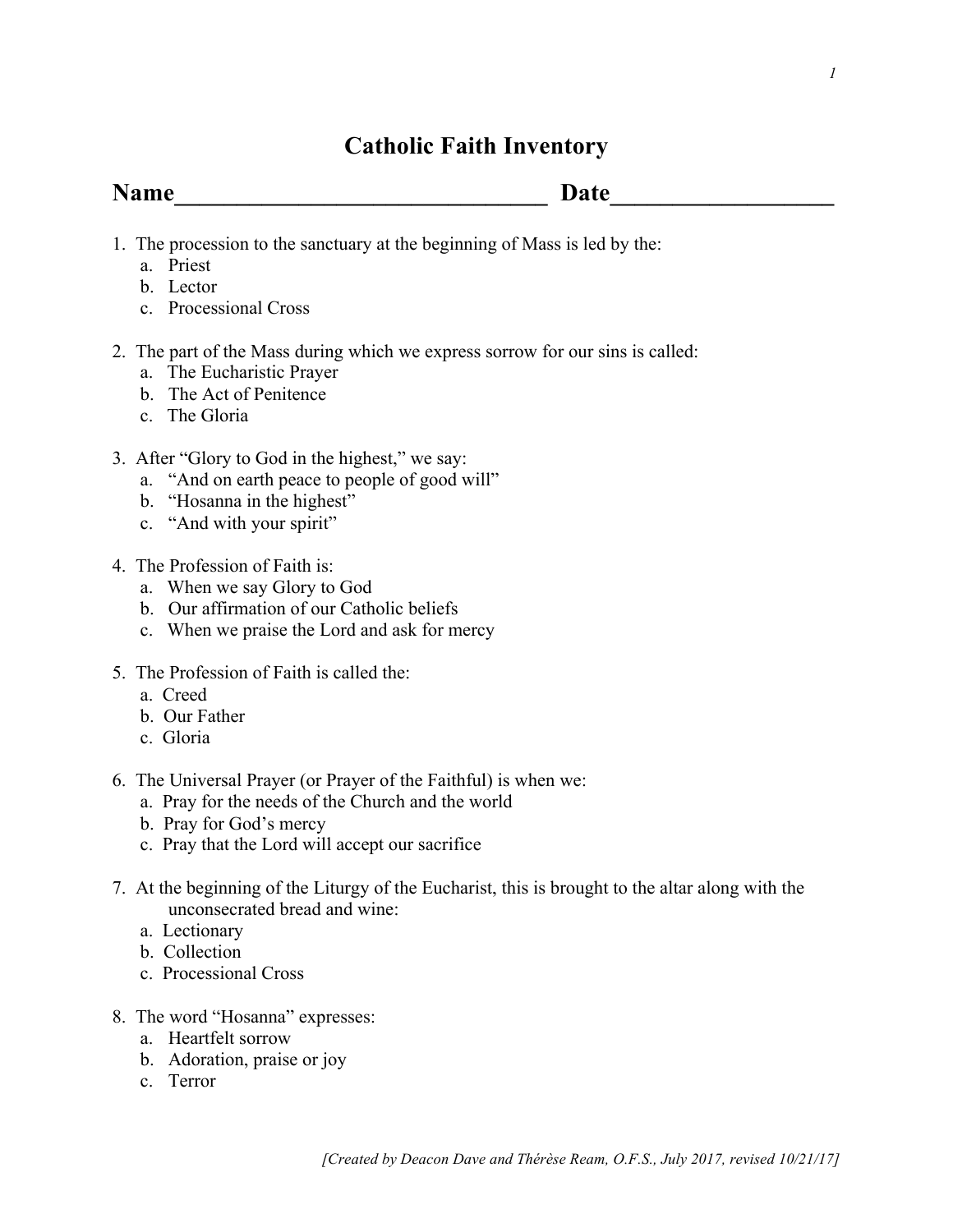*[Created by Deacon Dave and Thérèse Ream, O.F.S., July 2017, revised 10/21/17]*

- 9. The part of the Mass in which the priest, using the words of Our Lord, changes bread and wine into the Body and Blood of Christ is called the:
	- a. Blessing
	- b. Abstinence
	- c. Consecration
- 10. In the course of Mass, we are reminded of the mystery of faith in which we remember the Lord's death, resurrection, and ascension during the:
	- a. Memorial Acclamation
	- b. Liturgy of the Eucharistic Sequence
	- c. Holy Communion
- 11. Complete this sentence: Lamb of God, who takes away the sins of the world: a. Amen
	- b. Have mercy on us
	- c. Look not on our sins, but on the faith of your Church, and grant us peace
- 12. When the minister of Holy Communion says, "The body of Christ," we reply:
	- a. "And with your spirit"
	- b. "Amen"
	- c. "Thanks to be to God"
- 13. When the deacon or priest says, "Go forth, the Mass is ended," we reply:
	- a. "Amen"
	- b. "Thank you, Father"
	- c. "Thanks be to God"
- 14. In the early Church, stained glass windows were used to:
	- a. Add beauty
	- b. Explain the faith
	- c. Give credit to an artist
- 15. The first three Commandments describe our relationship with:
	- a. Creation
	- b. Humankind
	- c. God
- 16. Three Persons in one God is called the:
	- a. Blessed Trinity
	- b. Blessed Covenant
	- c. Blessed Sacraments
- 17. The Roman governor who condemned Jesus to suffer and die was:
	- a. Caiaphas
	- b. Pontius Pilate
	- c. Thaddeus Maximus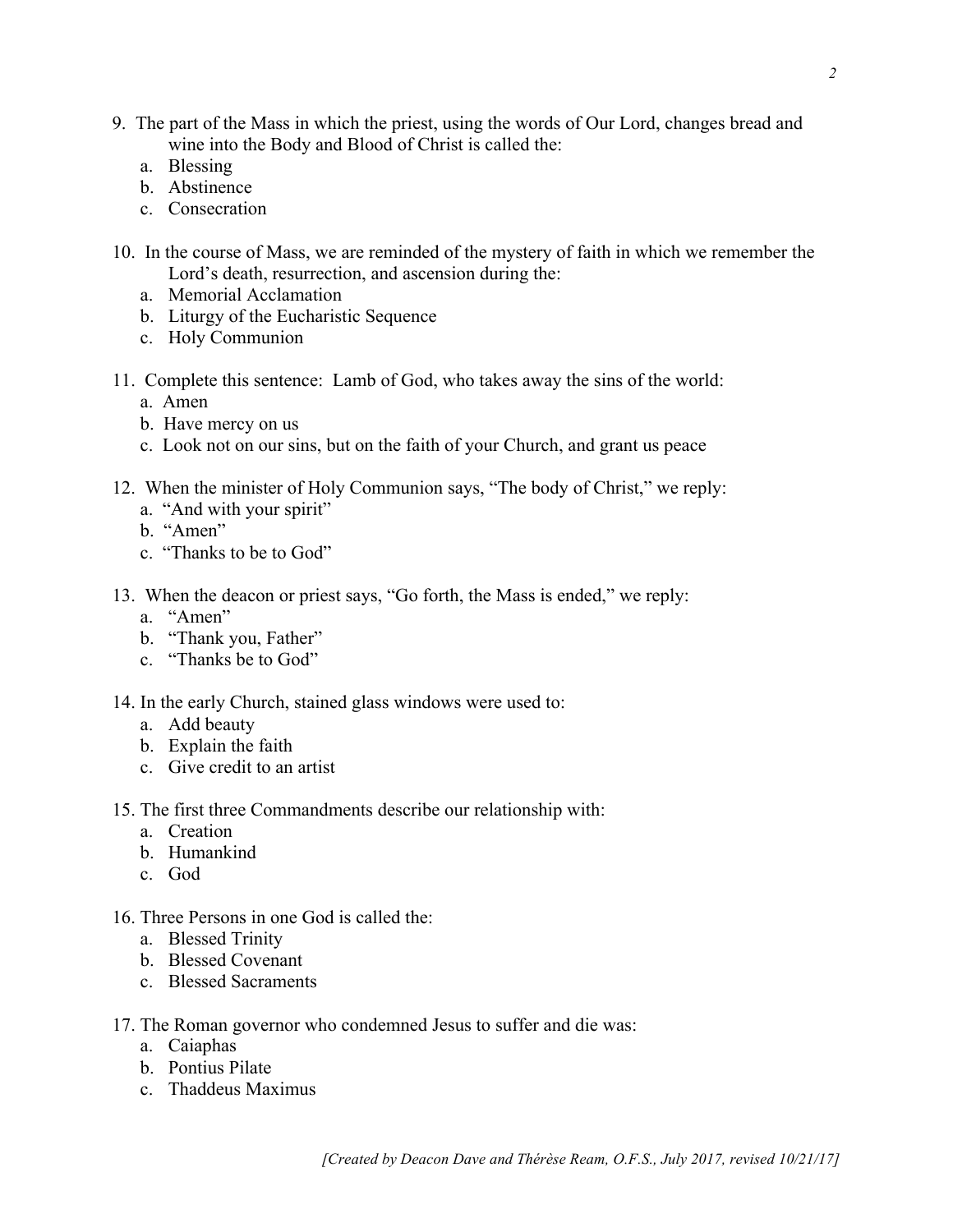#### 18. The first Pope was:

- a. Peter
- b. Jesus Christ
- c. Paul

19. The place Jesus performed his first miracle of turning water into wine:

- a. Nazareth
- b. Cana
- c. Jerusalem
- d. Samaria

20. During Mass, readings from Sacred Scripture are proclaimed at this time:

- a. Holy Communion
- b. Homily
- c. Liturgy of the Word
- 21. The Grandparents of Jesus were:
	- a. Anne and Joachim
	- b. Elizabeth and John
	- c. Veronica and Jacob
- 22. When the Church teaches that the Pope is infallible, she means that he:
	- a. Can never make a mistake
	- b. Cannot err when solemnly defining a matter of faith and morals
	- c. Is incapable of committing personal sin
- 23. The First Universal Catechism of the Roman Catholic Church was published in:
	- a. 1566 (after the Council of Trent)
	- b. 1378 (after the Second Great Schism)
	- c. 1054 (after the Great Schism)
- 24. The last seven Commandments describe our relationship with:
	- a. Creation
	- b. Humankind
	- c. God
- 25. The mystery of God becoming human is known as the:
	- a. Eucharist
	- b. Resurrection
	- c. Incarnation
- 26. The day Jesus died:
	- a. Palm Sunday
	- b. Ash Wednesday
	- c. Holy Thursday
	- d. Good Friday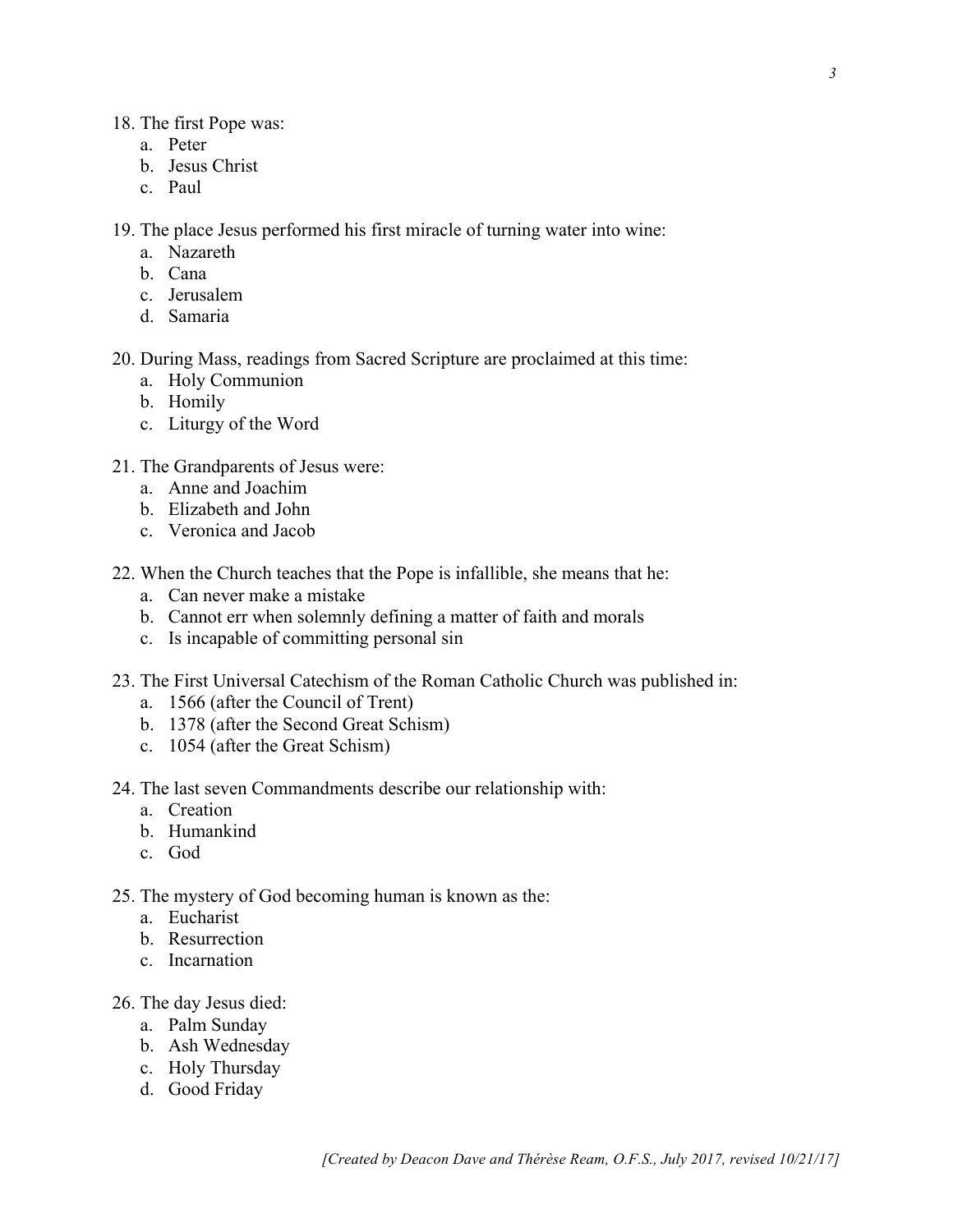# 27. "Catholic" means:

- a. Christ-like
- b. Universal
- c. Powerful

28. Canonization is the process by which one is declared a:

- a. Bishop
- b. Cardinal
- c. Saint

29. A metal container used to carry Holy Communion to the sick is a:

- a. Corporal
- b. Pyx
- c. Paten
- 30. In case of emergency (i.e., someone is in danger of death), the Sacrament of Baptism can be administered by:
	- a. Only a priest or deacon
	- b. Any baptized Catholic
	- c. Anyone who has the Church's intention in mind
- 31. The Magisterium of the Church is the:
	- a. Authentic teachings of the Bishops in union with the Pope
	- b. Majority opinion of Catholic theologians on a given subject
	- c. Pope's personal opinion
- 32. The current Catechism of the Catholic Church is divided into four parts:
	- a. Morning Prayer, Evening Prayer, Sacraments, Sacramentals
	- b. Church History, Theology, Scripture, Prayer
	- c. Creed, Sacraments, Commandments, Prayer
	- d. Eucharist, Commandments, Scripture, Church History
- 33. The basic source of teaching in the Catholic Church is the:
	- a. Bible
	- b. Catechism
	- c. Roman Missal
- 34. This person was conceived without original sin and was called the Immaculate Conception:
	- a. Jesus
	- b. Mary
	- c. Joseph
- 35. The devotion we pray when we recall Jesus' passion and death is the:
	- a. Franciscan Crown Rosary
	- b. Stations of the Cross
	- c. Liturgy of the Hours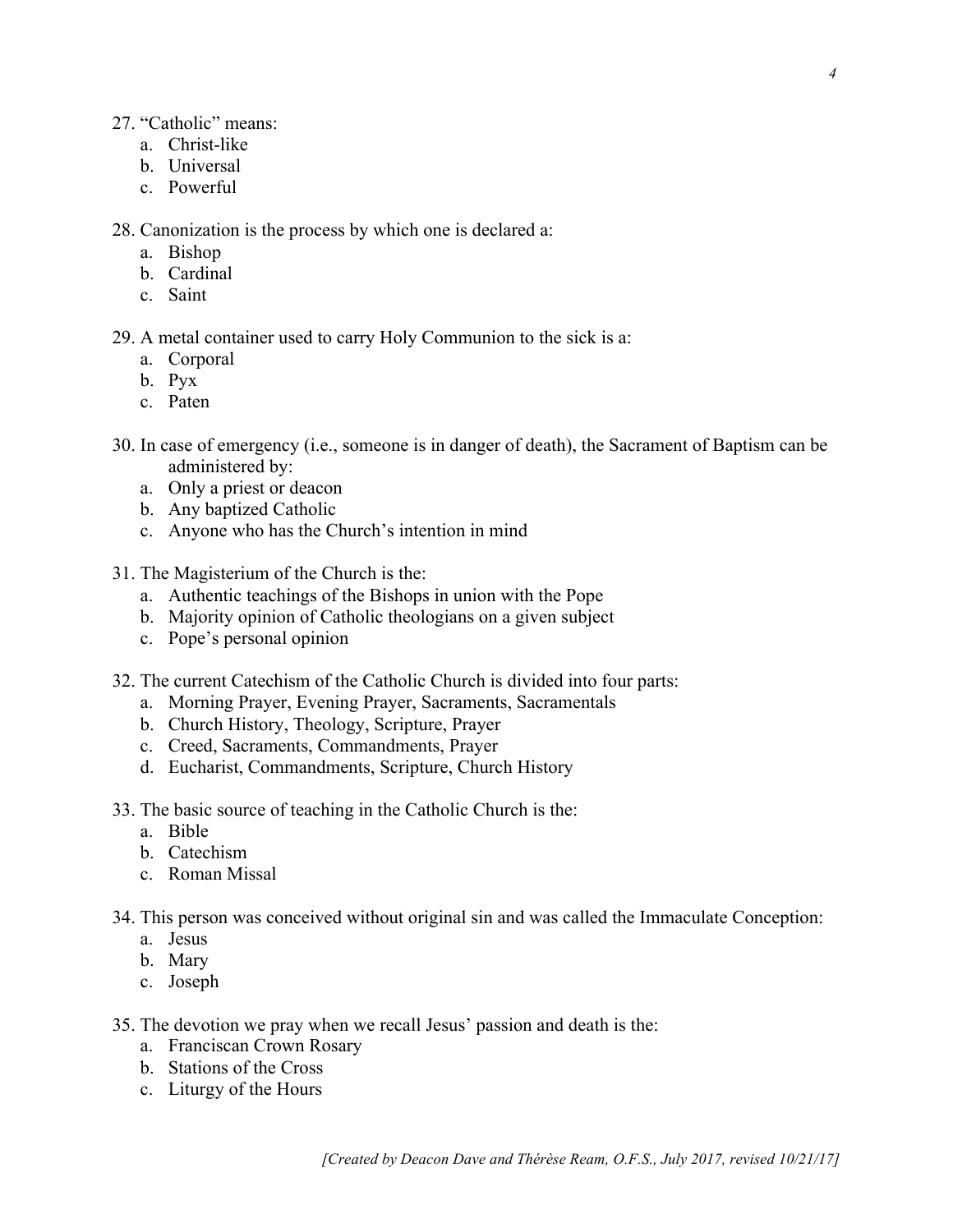- 36. The outer garment the priest wears is called:
	- a. Chasuble
	- b. Dalmatic
	- c. Alb
	- d. Cassock
- 37. According to the Catholic Faith, is Jesus fully human or fully divine?
	- a. Human
	- b. Divine
	- c. Both

## 38. The vessel which holds the consecrated Hosts for distribution:

- a. Ciborium
- b. Chalice
- c. Surplice

## 39. This Sacrament cannot be administered by a Deacon:

- a. Baptism
- b. Anointing of the Sick
- c. Matrimony
- 40. A "well-formed" conscience means one that is:
	- a. Informed by public opinion
	- b. Informed by our personal feelings
	- c. Informed by the authentic teachings of the Catholic Church
- 41. The three angels named in the Scriptures are:
	- a. Raphael, Gabriel, Michael
	- b. Peter, Paul, Bartholomew
	- c. Ezekiel, Aaron, Abraham

### 42. The Solemnity of the Immaculate Conception of the Blessed Virgin Mary is celebrated on:

- a. August 15
- b. September 15
- c. December 8
- d. December 25
- 43. How long was Jesus in the tomb?
	- a. One day
	- b. Two days
	- c. Three days
- 44. According to Canon Law, Catholics are required under pain of serious sin to attend Mass on:
	- a. Sundays and Holy Days of Obligation
	- b. Only Christmas and Easter
	- c. Every day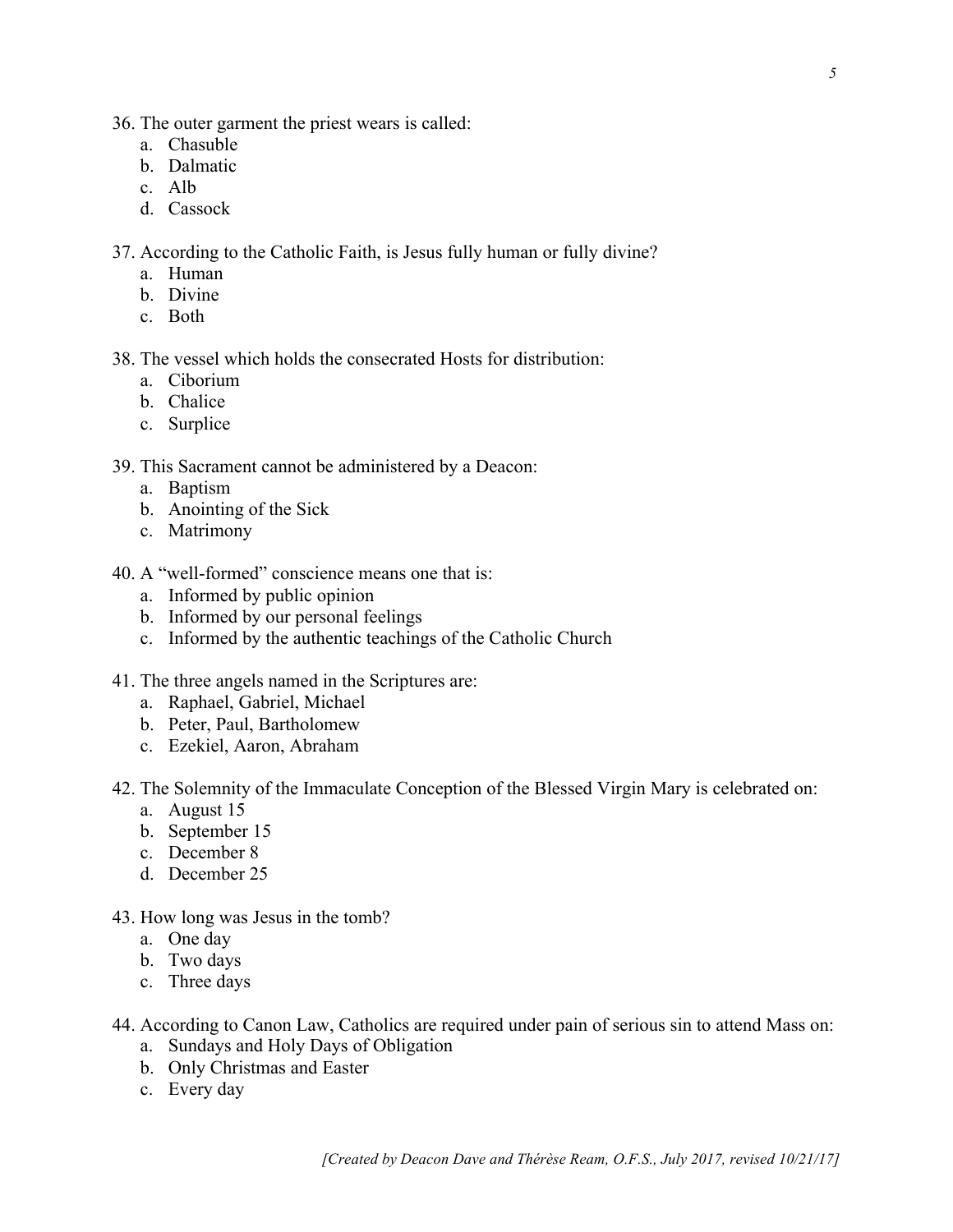45. This saint was named in 1979 by Pope St. John Paul II as the patron of ecology:

- a. Saint Linus
- b. Saint Francis of Assisi
- c. Saint Clement
- d. Saint Lawrence
- 46. A room in a church where vestments, church furnishings and sacred vessels are stored:
	- a. Sanctuary
	- b. Vestibule
	- c. Sacristy
- 47. This is true about the Sacrament of Matrimony:
	- a. It is a sign of the covenant between Christ and His Church
	- b. It is only valid between one man and one woman
	- c. It creates a life-long communion of love open to the possibility of new life
	- d. All of the above
- 48. Abraham's son was:
	- a. Michael
	- b. Isaac
	- c. Jeremiah
- 49. The four Gospel writers were:
	- a. Abraham, Isaac, Jacob, Zechariah
	- b. Paul, Peter, Timothy, Titus
	- c. Matthew, Mark, Luke, John
- 50. The final writing contained in the New Testament:
	- a. Letters to the Corinthians
	- b. Book of Revelation
	- c. Gospels
- 51. The Sacrament of Holy Orders gives the Church:
	- a. Bishops and Priests
	- b. Deacons
	- c. Both a and b
- 52. Jesus' foster father was:
	- a. Moses
	- b. Peter
	- c. Joseph
- 53. Jesus' Resurrection from the dead is celebrated on:
	- a. Easter Sunday
	- b. Good Friday
	- c. Holy Thursday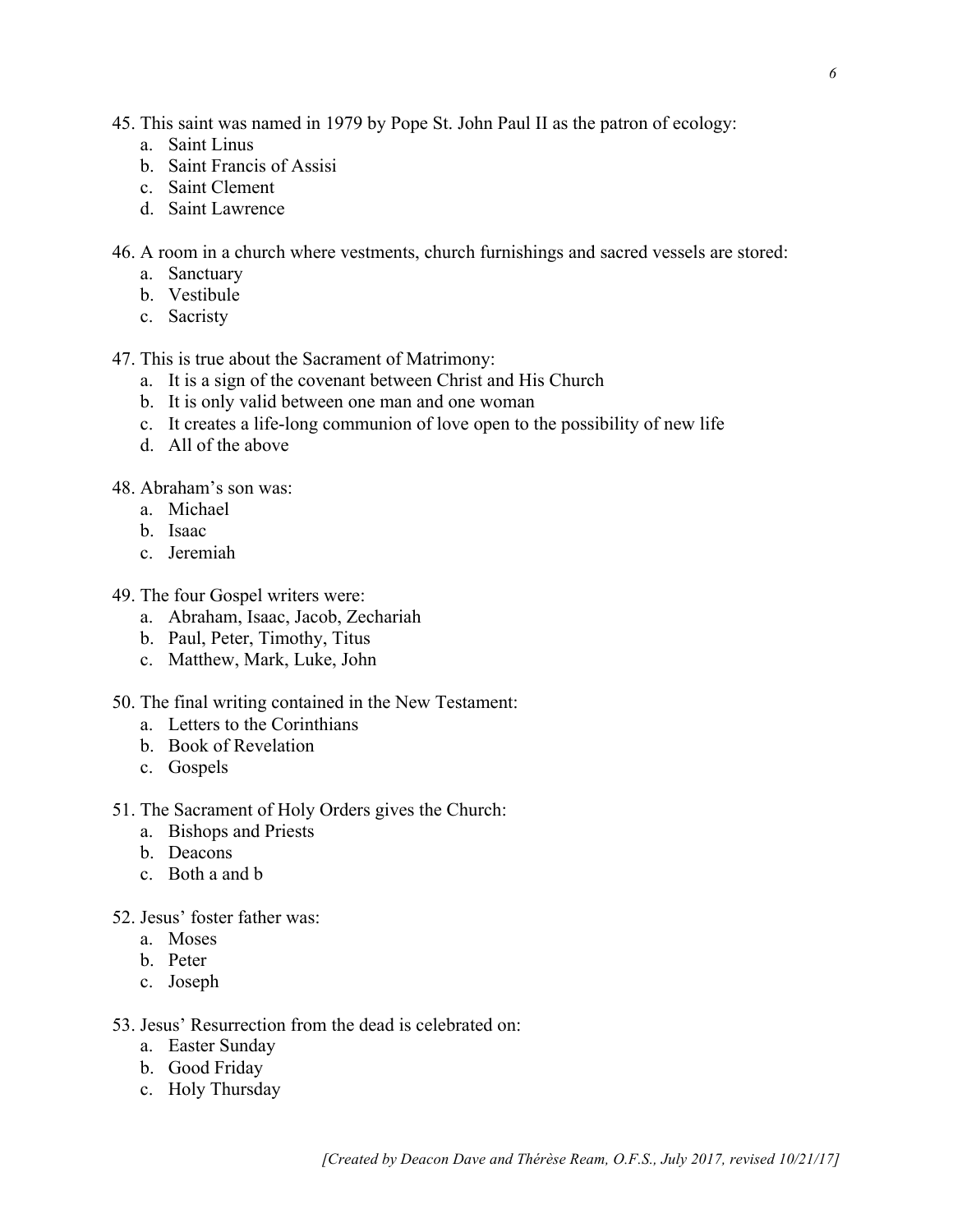- 54. The Liturgical Season immediately prior to Christmas:
	- a. Advent
	- b. Lent
	- c. Pentecost

55. The feast that commemorates the initial descent of the Holy Spirit upon the early Church:

- a. Christmas
- b. Easter
- c. Pentecost

#### 56. The mother of John the Baptist was:

- a. Mary
- b. Elizabeth
- c. Veronica
- 57. Catholics believe that the Pope is the:
	- a. Vicar of Christ on earth
	- b. Successor of St. Peter
	- c. Bishop of Rome
	- d. All of the above

## 58. The shortest season of the Church's liturgical year is:

- a. Easter
- b. Triduum
- c. Advent
- 59. On Mount Sinai, God gave Moses the:
	- a. Ten Commandments
	- b. Seven Sacraments
	- c. Corporal and Spiritual Works of Mercy
- 60. How many Gods are there?
	- a. One
	- b. Two
	- c. Three
- 61. Catholic tradition considers bishops to be the successors of the:
	- a. Apostles
	- b. Pharisees
	- c. High Priests
	- d. Disciples

## 62. Founder and head of the Catholic Church:

- a. Peter
- b. Jesus Christ
- c. Paul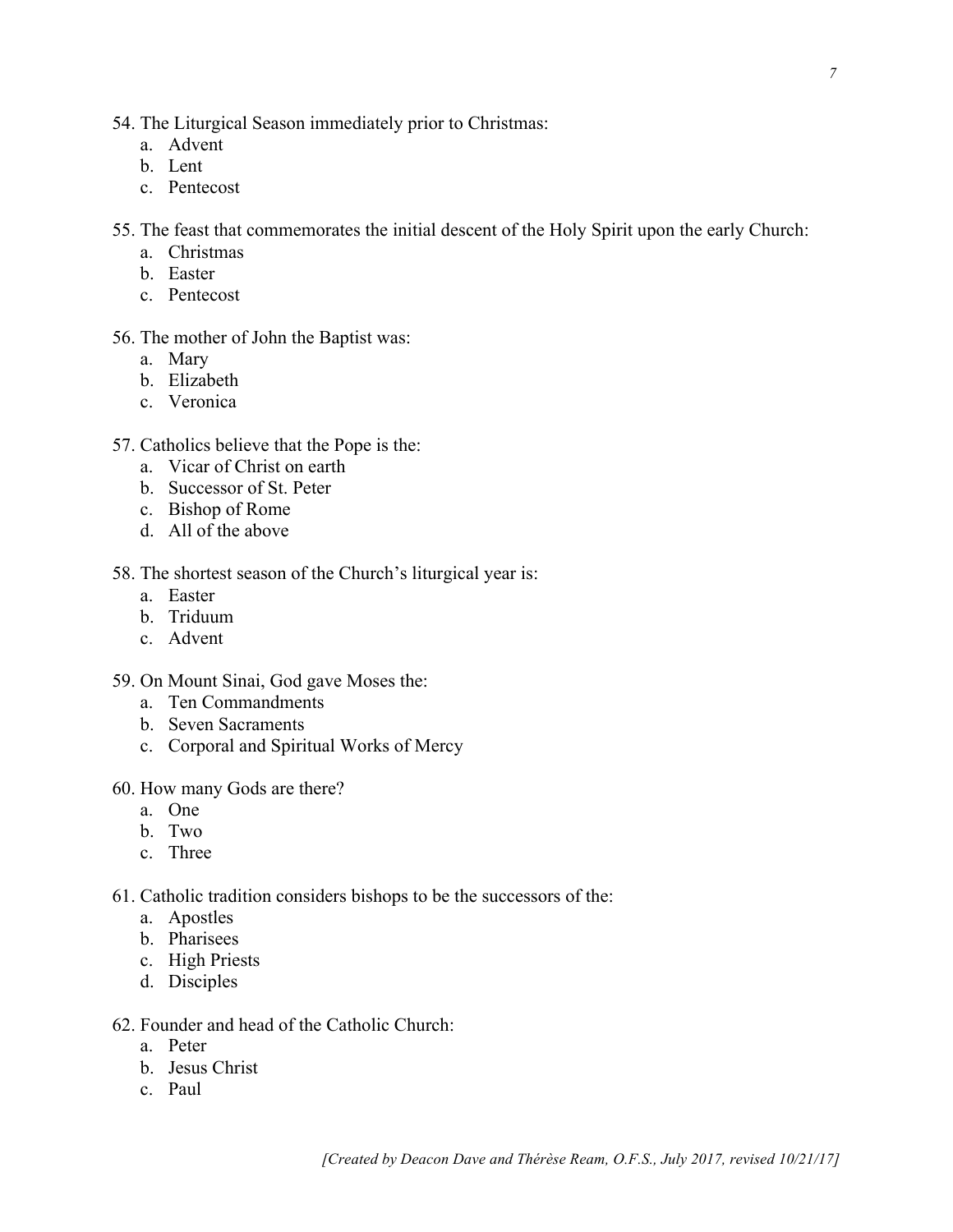- 63. The liturgical season leading into the Triduum:
	- a. Easter
	- b. Advent
	- c. Lent

64. This person asked Pilate for Jesus' body and put it in the tomb:

- a. Mary Magdalene
- b. Joseph of Arimathea
- c. Paul
- d. John
- 65. God created this on the first day:
	- a. Air
	- b. Water
	- c. Light

66. Cain and Abel's parents were:

- a. Adam and Eve
- b. Mary and Joseph
- c. Elizabeth and John

67. The number of wise men who brought gifts to Jesus:

- a. Three
- b. Bible never says
- c. Four

68. After the flood, God gave this sign that He would not destroy the earth with a flood again:

- a. Rainbow
- b. Rising Sun
- c. Full Moon
- 69. King Solomon asked God to give him:
	- a. Courage
	- b. Strength
	- c. Wisdom
	- d. All of the above

70. Placed in front of the opening of Jesus' tomb to close it:

- a. Wall
- b. Fence
- c. Stone
- 71. God created this on the seventh day:
	- a. Woman
	- b. Nothing
	- c. Man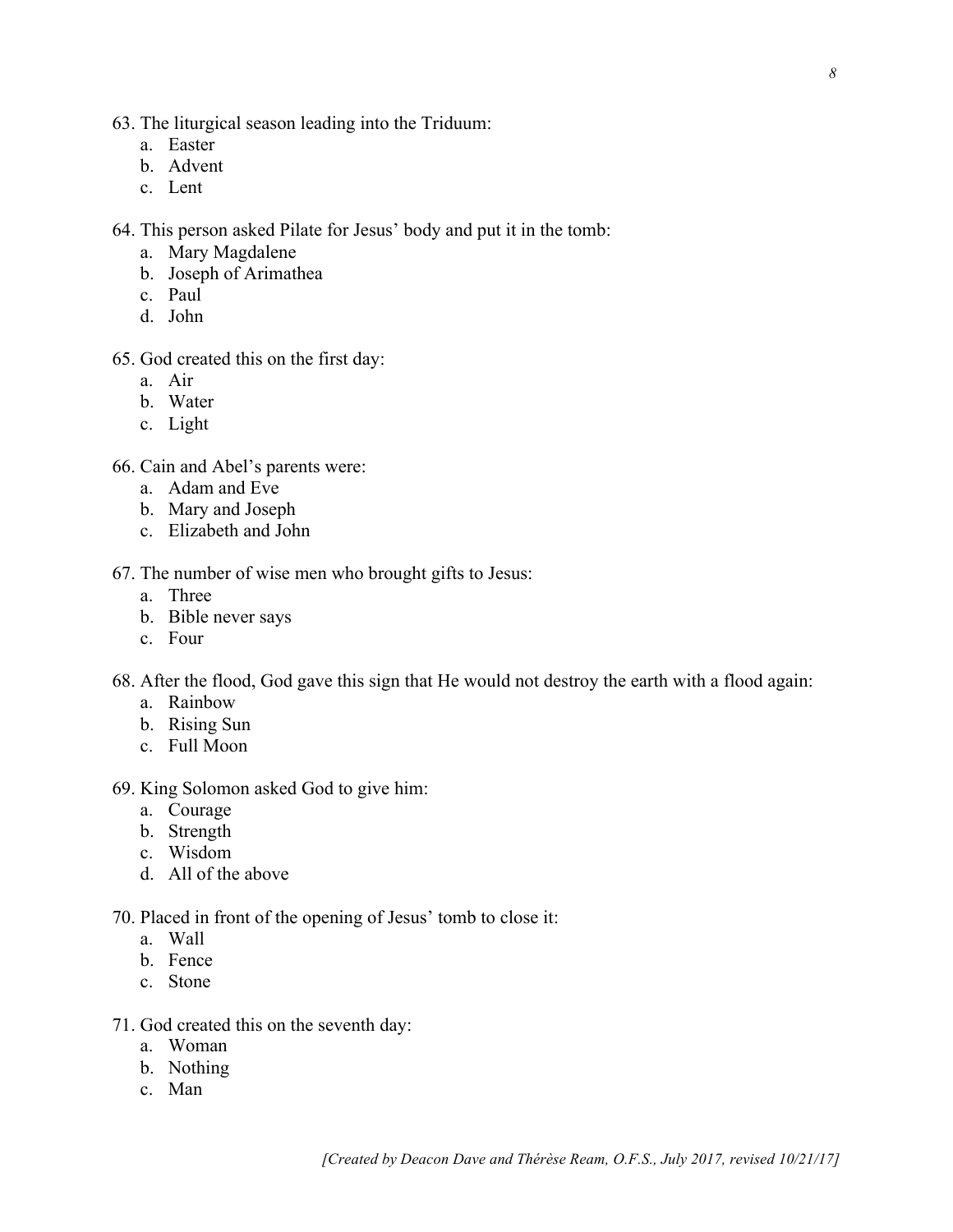- a. Hebrew
- b. Latin
- c. Greek
- 73. Jesus' name "Emmanuel" means:
	- a. Anointed One
	- b. God with us
	- c. Son of God
	- d. All of the above
- 74. The river where Jesus was baptized:
	- a. Jordan River
	- b. Tiber River
	- c. Nile River
- 75. This first miracle of Jesus recorded in the Bible was:
	- a. Raising of Lazarus
	- b. Expelling seven demons
	- c. Turning water into wine
- 76. Which is NOT a Sacrament of Initiation?
	- a. Baptism
	- b. Confession
	- c. Eucharist
	- d. Confirmation
- 77. The pope who issued the encyclical letter *Pacem in Terris*:
	- a. Pope St. John Paul II
	- b. Pope St. John XXIII
	- c. Pope Benedict XVI
- 78. The name given to the first five books of the Bible:
	- a. Pentagram
	- b. Pentateuch
	- c. Pentagon
- 79. The book of prayers used at Mass:
	- a. Roman Missal
	- b. Lectionary
	- c. Sacramentary

80. One of the Twelve Apostles who initially doubted that Jesus was risen:

- a. Andrew
- b. Thomas
- c. Simon Peter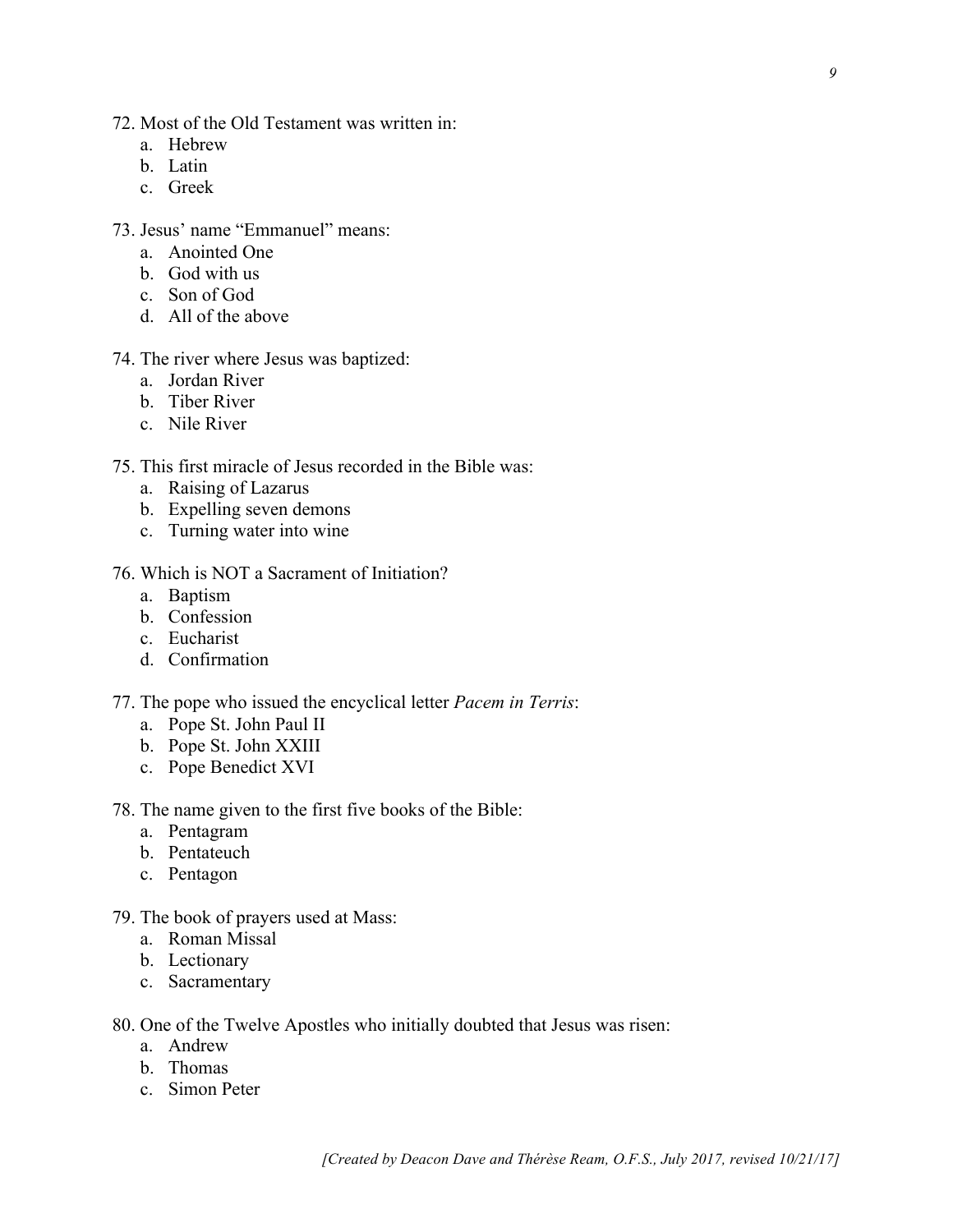- 81. God created the woman out of:
	- a. Stone
	- b. Dust
	- c. A piece of the man's body
- 82. These writings are NOT found in the Old Testament:
	- a. Numbers
	- b. Revelation
	- c. Deuteronomy
- 83. Jesus was born in this city:
	- a. Bethlehem
	- b. Nazareth
	- c. Galilee
- 84. All were Apostles except:
	- a. Matthew
	- b. John
	- c. Luke

85. The saint who translated the Bible from the ancient languages into Latin:

- a. John Chrysostom
- b. Francis of Assisi
- c. Jerome

86. This is the "source and summit" of Christian life:

- a. Eucharist
- b. Baptism
- c. Holy Orders
- 87. Chrism refers to:
	- a. Incense used during a funeral Mass
	- b. Perfumed oil used during Baptism, Confirmation, and Holy Orders
	- c. Blessed oil used for Anointing of the Sick
	- d. Wax used to make the Easter candle
- 88. The "Decalogue" refers to the:
	- a. Cardinal and theological virtues
	- b. Writings of the Church Fathers
	- c. Breakdown of the Our Father
	- d. Ten Commandments
- 89. The essential elements of Baptism are:
	- a. Immersion in water and invocation of the Trinity
	- b. Immersion or pouring of water and invocation of the Trinity
	- c. Immersion or pouring of any liquid and invocation of the Trinity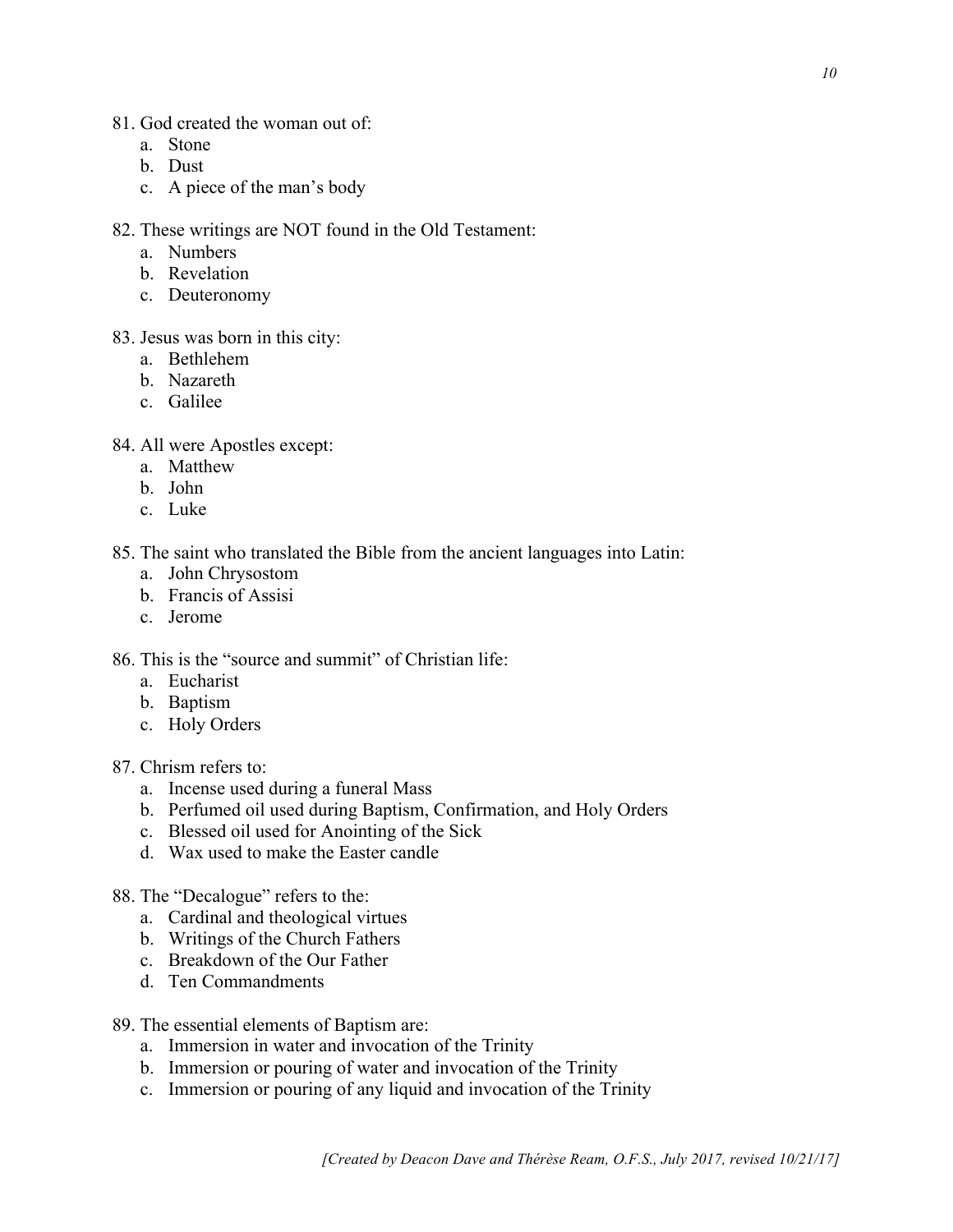- 90. An individual soul's final purification takes place here:
	- a. In heaven
	- b. In hell
	- c. In purgatory
	- d. On earth before death
- 91. The first Christian martyr was:
	- a. Saint Stephen
	- b. Saint Peter
	- c. Saint Lawrence
	- d. Saint Joan of Arc
- 92. Church teaching on a "heavenly liturgy" comes from:
	- a. Gospel of John
	- b. Book of Isaiah
	- c. Acts of the Apostles
	- d. Book of Revelation
- 93. The "Feast of Feasts" refers to:
	- a. Christmas
	- b. Easter
	- c. Good Friday
	- d. Pentecost
- 94. The words "Be sealed with the gift of the Holy Spirit" are spoken in the Sacrament of:
	- a. Baptism
	- b. Ordination
	- c. Confirmation
	- d. Anointing of the Sick
- 95. Ecclesiastical Law refers to laws found in the:
	- a. Code of Canon Law
	- b. Old Testament
	- c. New Testament
	- d. Code of Conduct
- 96. Believing in superstitions like horoscopes, tarot cards and clairvoyants goes against this Commandment:
	- a. First
	- b. Fourth
	- c. Ninth